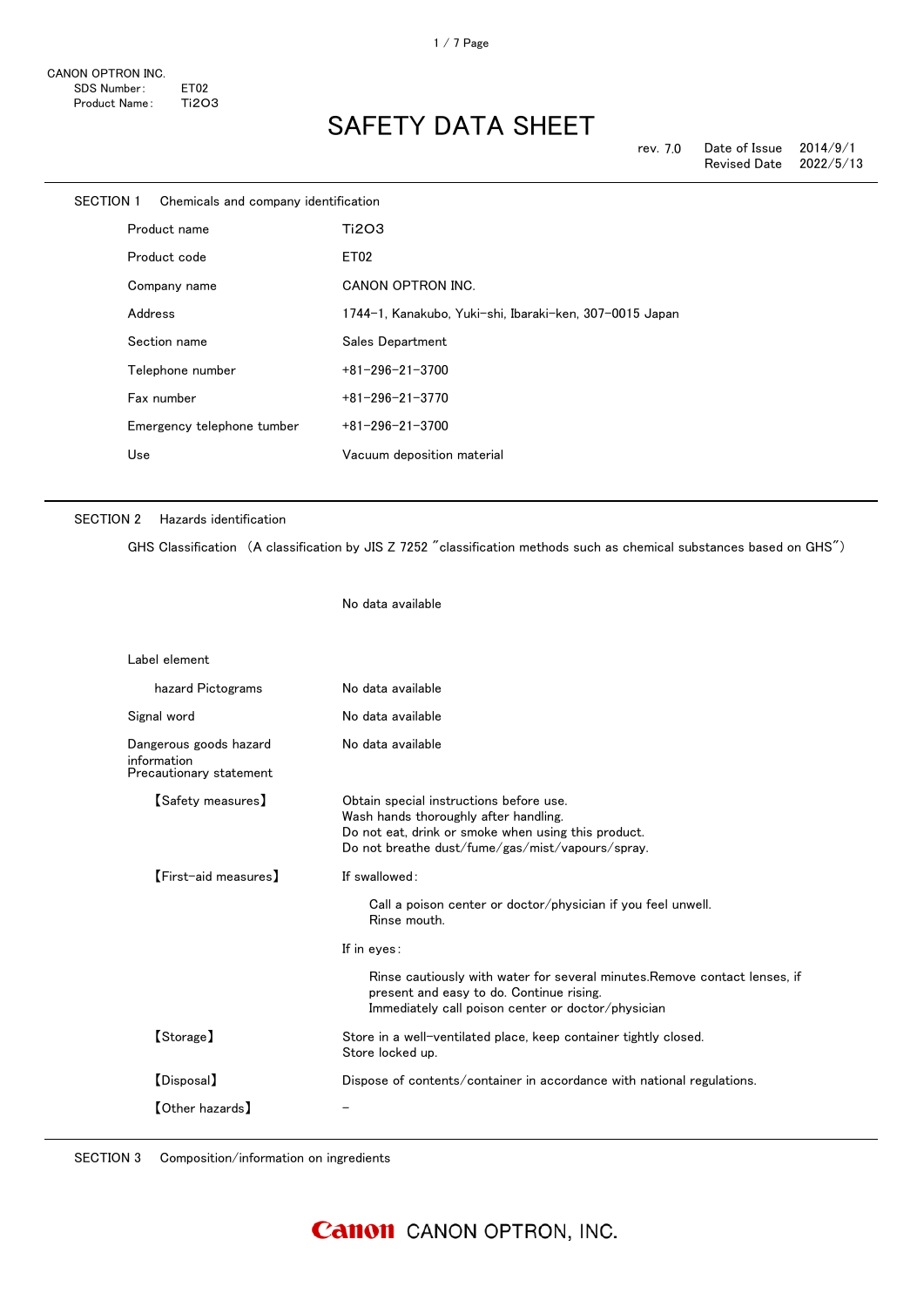|                  | Substance/Mixture                                                          | Substance                                                                                                                                                                                                                  |
|------------------|----------------------------------------------------------------------------|----------------------------------------------------------------------------------------------------------------------------------------------------------------------------------------------------------------------------|
|                  | Chemical name                                                              | Titanium oxide                                                                                                                                                                                                             |
|                  | Chemical formula                                                           | Ti2O3                                                                                                                                                                                                                      |
|                  | Concentration or concentration<br>range                                    | 99.9<                                                                                                                                                                                                                      |
|                  | CAS No.                                                                    | $1344 - 54 - 3$                                                                                                                                                                                                            |
|                  | <b>TSCA Inventry</b>                                                       | Titanium oxide (Ti2O3)                                                                                                                                                                                                     |
|                  | EINECS number                                                              | $215 - 697 - 9$                                                                                                                                                                                                            |
|                  | Radioactive information                                                    | Radioactive substances are not used as the material. Therefore, there is no<br>reason that ionizing radiation would be generated.                                                                                          |
| <b>SECTION 4</b> | First aid measures                                                         |                                                                                                                                                                                                                            |
|                  | Inhalation                                                                 | Remove person to fresh air and keep comfortable for breathing.<br>Get medical advice/attention if you feel unwell.                                                                                                         |
|                  | Skin contact                                                               | Take off immediately all contaminated clothing. Rinse affected areas with<br>water/shower.<br>IF ON SKIN: Wash with plenty of soap and water.<br>If skin irritation or rash occurs: : Get medical advice/attention.        |
|                  | Eye contact                                                                | Rinse cautiously with water for several minutes. Remove contact lenses, if<br>present and easy to do. Continue rising.<br>If eye irritation persists: Get medical advice/attention.                                        |
|                  | Ingestion                                                                  | Rinse mouth.<br>Get medical advice/attention.                                                                                                                                                                              |
|                  | Most important symptoms and<br>effects, both acute and delayed             | No data available                                                                                                                                                                                                          |
|                  | Protection of first aiders                                                 | Rescuers, wear suitable protective equipment as the situation demands.                                                                                                                                                     |
|                  | Special precautions for physicians                                         | No data available                                                                                                                                                                                                          |
| SECTION 5        | Firefighting measures                                                      |                                                                                                                                                                                                                            |
|                  | Suitable extinguishing media                                               | This product itself is not flammable.                                                                                                                                                                                      |
|                  | Unsuitable extinguishing media                                             | No data available                                                                                                                                                                                                          |
|                  | Specific hazards                                                           | No data available                                                                                                                                                                                                          |
|                  | Specific extinguishing methods                                             | In the case of a fire in the periphery, the portable container is quickly moved to a<br>safe place.                                                                                                                        |
|                  | Special protective equipment for<br>firefighters                           | Wear suitable protective equipment (gloves, glasses and a mask) in fire-fighting.                                                                                                                                          |
| <b>SECTION 6</b> | Accidental release measures                                                |                                                                                                                                                                                                                            |
|                  | Personal precautions, protective<br>equipment, and emergency<br>procedures | Protection equipment (specified as those in which the properties of the product<br>are suitable) worn during operation so that airborne droplets, etc., do not adhere<br>to the skin and dusts and gases are not absorbed. |
|                  | Environmental precautions                                                  | The leakage may not directly flow into rivers or sewage.                                                                                                                                                                   |

### **Canon** CANON OPTRON, INC.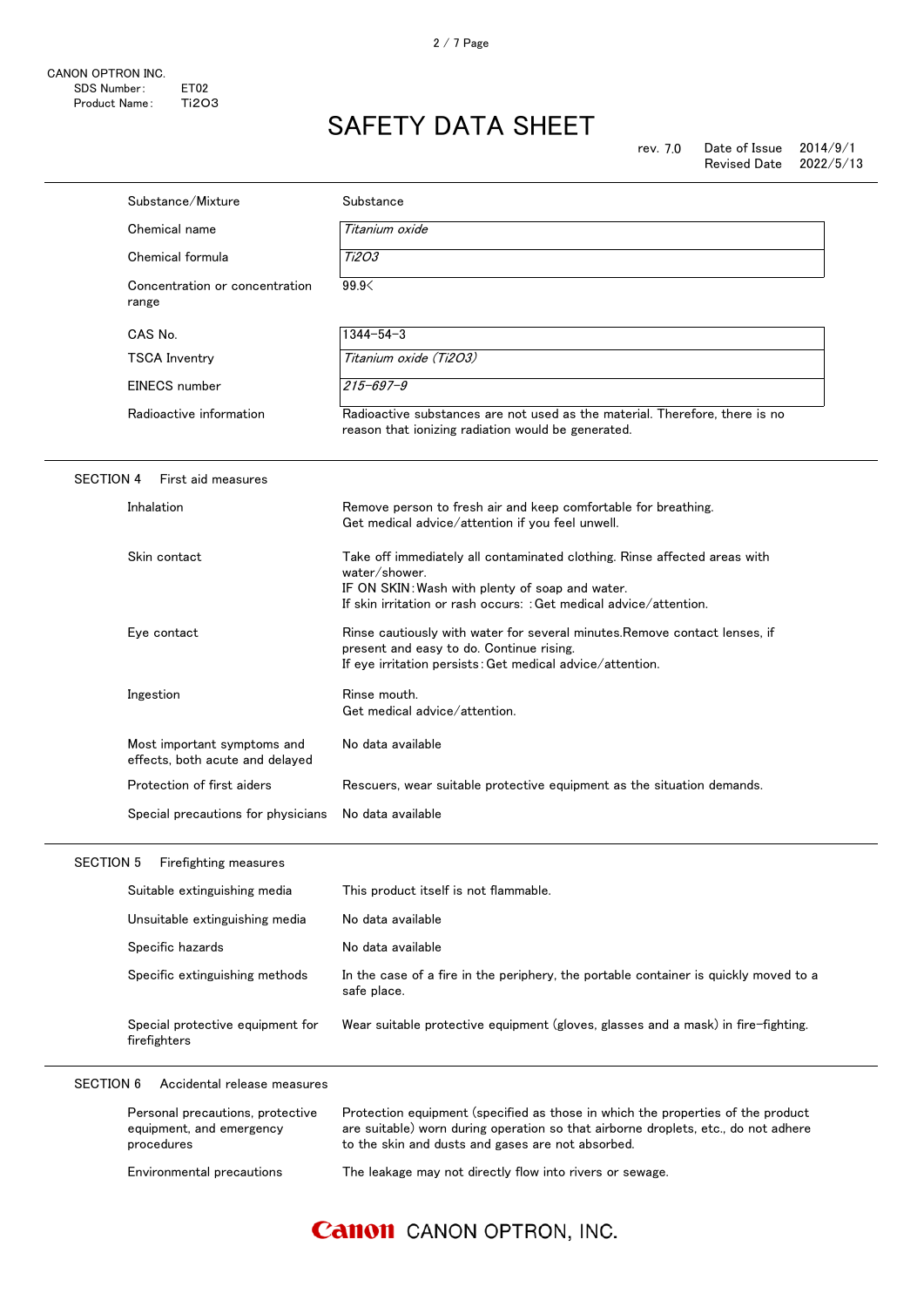CANON OPTRON INC. SDS Number: ET02<br>Product Name: Ti2O3 Product Name:

## SAFETY DATA SHEET

rev. 7.0

Date of Issue 2014/9/1 Revised Date 2022/5/13

|                  | Methods and material for<br>containment and cleaning up         | The leaked material is scooped up, or swept up and gathered to be recovered in a<br>paper bag or a drum.<br>After recovery, a small amount of the residue is absorbed in sediment, sawdust,<br>etc. |
|------------------|-----------------------------------------------------------------|-----------------------------------------------------------------------------------------------------------------------------------------------------------------------------------------------------|
|                  | Secondary disaster prevention<br>measures                       | No data available                                                                                                                                                                                   |
| <b>SECTION 7</b> | Handling and storage                                            |                                                                                                                                                                                                     |
|                  | Precautions for safe handling                                   |                                                                                                                                                                                                     |
|                  | Technical measures                                              | Take measures for equipment as described in "8. Exposure controls/personal<br>protection" and wear protective equipment.                                                                            |
|                  | Safety handling precautions                                     | Handling work must be practiced in a room where there is a local or total<br>ventilation facility.                                                                                                  |
|                  | Avoidance of contact                                            | Refer to "10. Stability and reactivity."                                                                                                                                                            |
|                  | Hygiene measures                                                | Wash hands thoroughly after handling.<br>Do not eat, drink or smoke when using this product.                                                                                                        |
|                  | Conditions for safe storage,<br>including any incompatibilities |                                                                                                                                                                                                     |
|                  | Safe storage conditions                                         | Store in a well-ventilated place. Keep container tightly closed.                                                                                                                                    |
|                  | Safety packaging material                                       | No data available                                                                                                                                                                                   |
|                  |                                                                 |                                                                                                                                                                                                     |

SECTION 8 Exposure controls/personal protection

#### Ti2O3

Permissible concentration

| <b>ACGIH</b>                                                                | No data available                                                                     |
|-----------------------------------------------------------------------------|---------------------------------------------------------------------------------------|
| Appropriate engineering controls                                            | Use sealed devices, equipment, or a local exhaust ventilation as much as<br>possible. |
| Individual protection measures,<br>such as personal protective<br>equipment |                                                                                       |
| Respiratory protection                                                      | Dustproof mask                                                                        |
| Hand protection                                                             | Protective gloves                                                                     |
| Eye/face protection                                                         | Dust-proof glasses                                                                    |
| Skin protection                                                             | Protective clothing                                                                   |
|                                                                             |                                                                                       |

SECTION 9 Physical and chemical properties

Appearance

Physical state Solid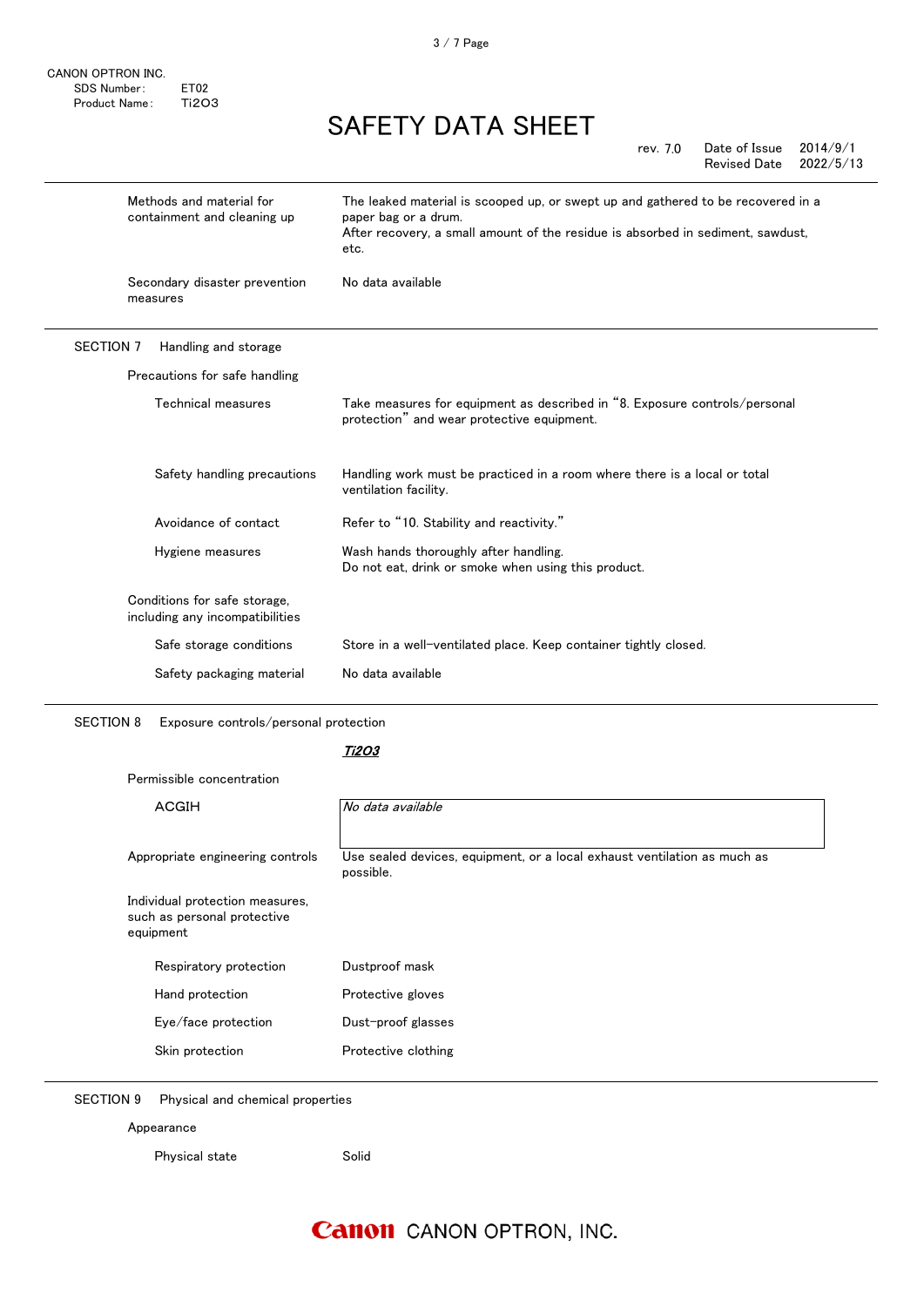| Form                                                        | Pellets, granules         |
|-------------------------------------------------------------|---------------------------|
| Colour                                                      | Blue-violet or blue black |
| Odour                                                       | None                      |
|                                                             |                           |
|                                                             | Ti2O3                     |
| Melting point/freezing point                                | Decomposed at 2130 °C     |
| Boiling point or initial boiling point<br>and boiling range | No data available         |
| Flammability                                                | No data available         |
| Upper/lower flammability or<br>explosive limits             | No data available         |
|                                                             |                           |

Flash point  $\overline{N}$ o data available

Auto-ignition temperature No data available

Decomposition temperature | No data available

pH No data available

Kinematic viscosity No data available

Solubility

Water

Other solvents

Partition coefficient: noctanol/water

Vapour pressure

Density and/or relative density

Particle characteristics No data available Other information No data available

| No data available |  |  |
|-------------------|--|--|
| No data available |  |  |
| No data available |  |  |
| $2.8 - 3.2$       |  |  |
|                   |  |  |

SECTION 10 Stability and reactivity

(Density) Relative vapor density

#### Ti2O3

| Reactivity                                                | No data available                                                                                                                        |
|-----------------------------------------------------------|------------------------------------------------------------------------------------------------------------------------------------------|
| Chemical stability                                        | It is stable in storage conditions and normal handling.<br>It is TiO2 by reacting with oxygen and heated to 300 $\degree$ C than in air. |
| Possibility of hazardous reactions                        | Do not react in the storage conditions and normal handling.                                                                              |
| Conditions to avoid                                       | No data available                                                                                                                        |
| Incompatible materials                                    | No data available                                                                                                                        |
| Hazardous decomposition products <i>No data available</i> |                                                                                                                                          |

**Canon** CANON OPTRON, INC.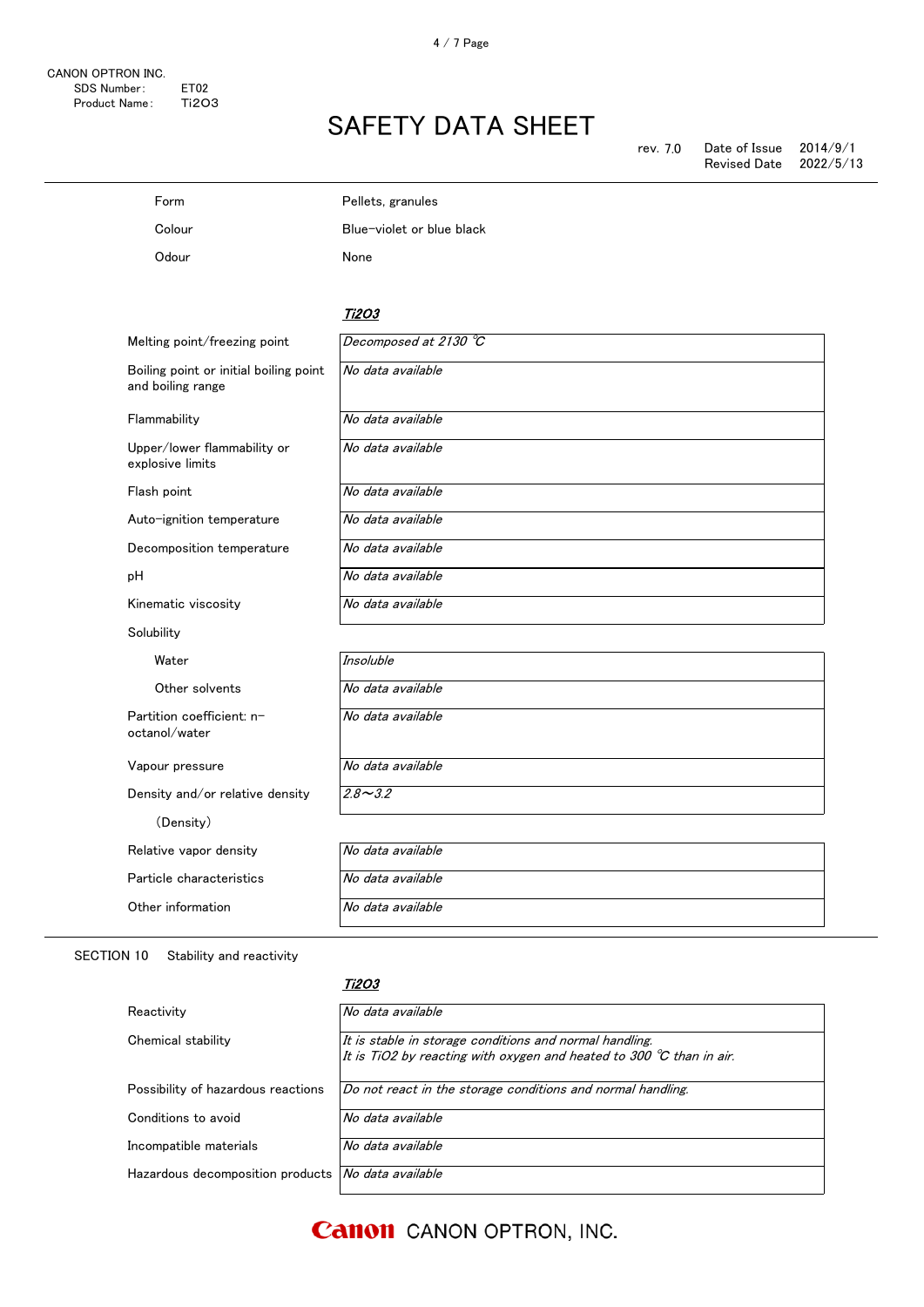| <b>SECTION 11</b><br>Toxicological information       |                                                                                     |
|------------------------------------------------------|-------------------------------------------------------------------------------------|
|                                                      | <b>Ti2O3</b>                                                                        |
| Acute toxicity(oral)                                 | No data available                                                                   |
| Acute toxicity(dermal)                               | No data available                                                                   |
| Acute toxicity (Inhalation: Gases)                   | No data available                                                                   |
| Acute toxicity (Inhalation:<br>Vapours)              | No data available                                                                   |
| Acute toxicity (Inhalation: Dusts<br>and mists)      | No data available                                                                   |
| Skin corrosion/irritation                            | No data available                                                                   |
| Serious eye damage/irritation                        | There is a possibility that irritates the eyes, the skin and the respiratory tract. |
| Respiratory or skin sensitization                    | No data available                                                                   |
| Germ cell mutagenicity                               | No data available                                                                   |
| Carcinogenicity                                      | No data available                                                                   |
| Reproductive toxicity                                | No data available                                                                   |
| Specific target organ toxicity (single<br>exposure)  | No data available                                                                   |
| Specific target organ<br>toxicity(repeated exposure) | No data available                                                                   |
| Aspiration hazard                                    | No data available                                                                   |
| Other information                                    | No data available                                                                   |

SECTION 12 Ecological information

#### Ti2O3

| Toxicity                                                       |                   |
|----------------------------------------------------------------|-------------------|
| Hazardous to the aguatic<br>environment Short-<br>term(acute)  | No data available |
| Hazardous to the aguatic<br>environment Long-<br>term(chronic) | No data available |
| Persistence and degradability                                  | No data available |
| Bioaccumulative potential                                      | No data available |
| Mobility in soil                                               | No data available |
| Hazard to the ozone layer                                      | No data available |
| Other adverse effects                                          | No data available |

SECTION 13 Disposal considerations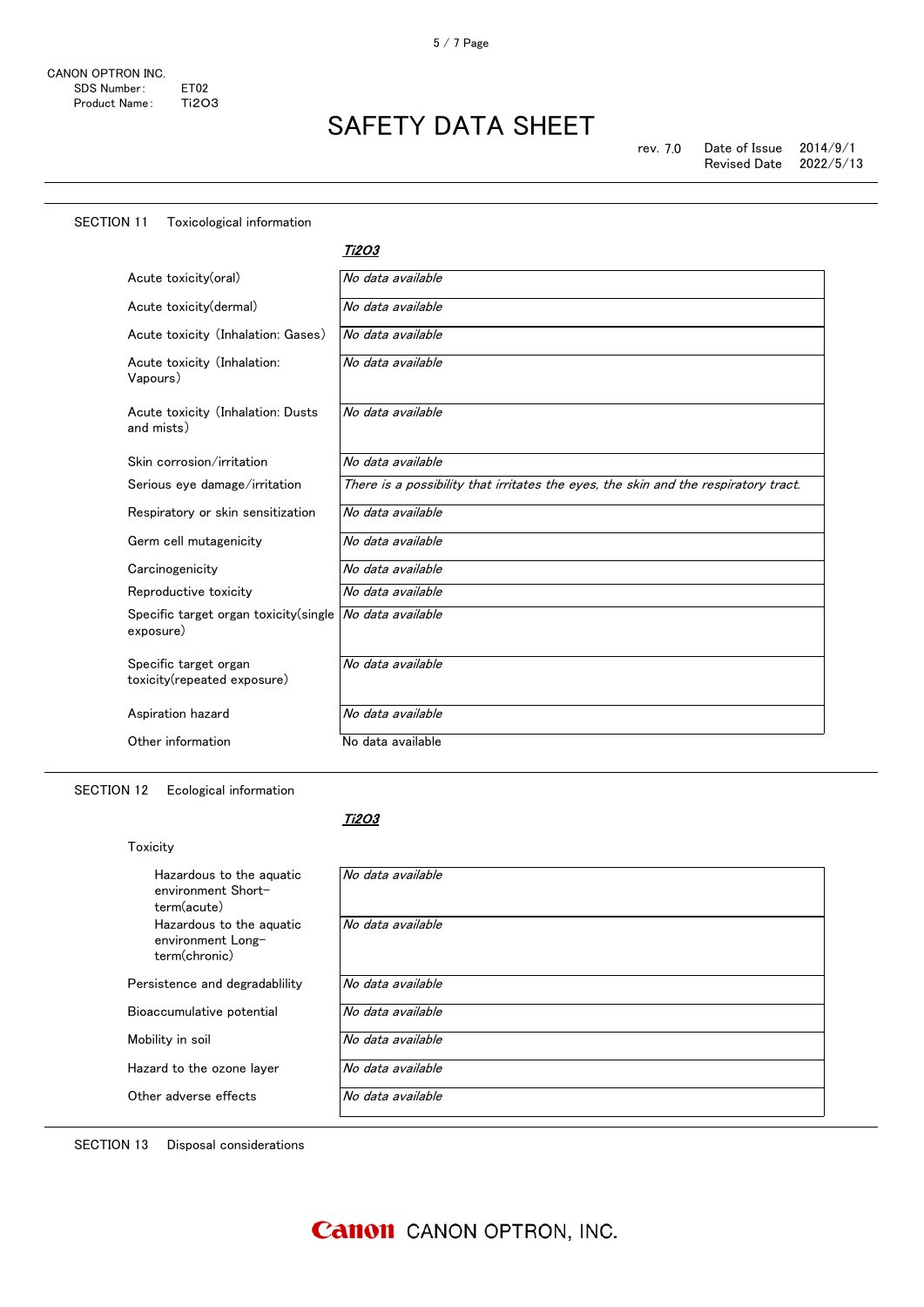rev. 7.0 Date of Issue 2014/9/1 Revised Date 2022/5/13

| Waste treatment methods                              | Process is contracted to industrial waste disposers who received approval of a<br>prefectural governor.                                                                                                                       |
|------------------------------------------------------|-------------------------------------------------------------------------------------------------------------------------------------------------------------------------------------------------------------------------------|
| Contaminated container and<br>contaminated packaging | The container is recycled after being cleaned, or is appropriately processed<br>according to the standards of related laws and regulations.<br>When disposing of empty containers, the contents should be completely removed. |

#### SECTION 14 Transport information

#### <u>Ti2O3</u>

| International regulation                                   |                   |  |
|------------------------------------------------------------|-------------------|--|
| UN number                                                  | Not applicable    |  |
| UN proper shipping name                                    | Not applicable    |  |
| UN classification                                          | Not applicable    |  |
| Transport hazard class                                     | Not applicable    |  |
| Packing group                                              | Not applicable    |  |
| Hazardous to the aquatic<br>environment                    | No data available |  |
| Maritime transport in bulk<br>according to IMO instruments | No data available |  |
| Japanese lows and regulations                              | No data available |  |
| Special precautions for users                              | No data available |  |
| <b>Special Provisions</b>                                  |                   |  |

SECTION 15 Regulatoly information(Japan)

#### Ti2O3

| Occupational Safety and Health<br>Law               | No data available |
|-----------------------------------------------------|-------------------|
| <b>PRTR Law</b>                                     | No data available |
| Poisonous and Deleterious<br>Substances control Law | No data available |
| Labor Standards Act                                 | No data available |
| Chemical substances control Law                     | No data available |
| Fire fighting Law                                   | No data available |
| Air Pollution Control Act                           | No data available |
| Water Pollution Prevention Act                      | No data available |
| Water Supply Act                                    | No data available |
| Sewerage Act                                        | No data available |
| Marine Pollution Prevention Law                     | No data available |